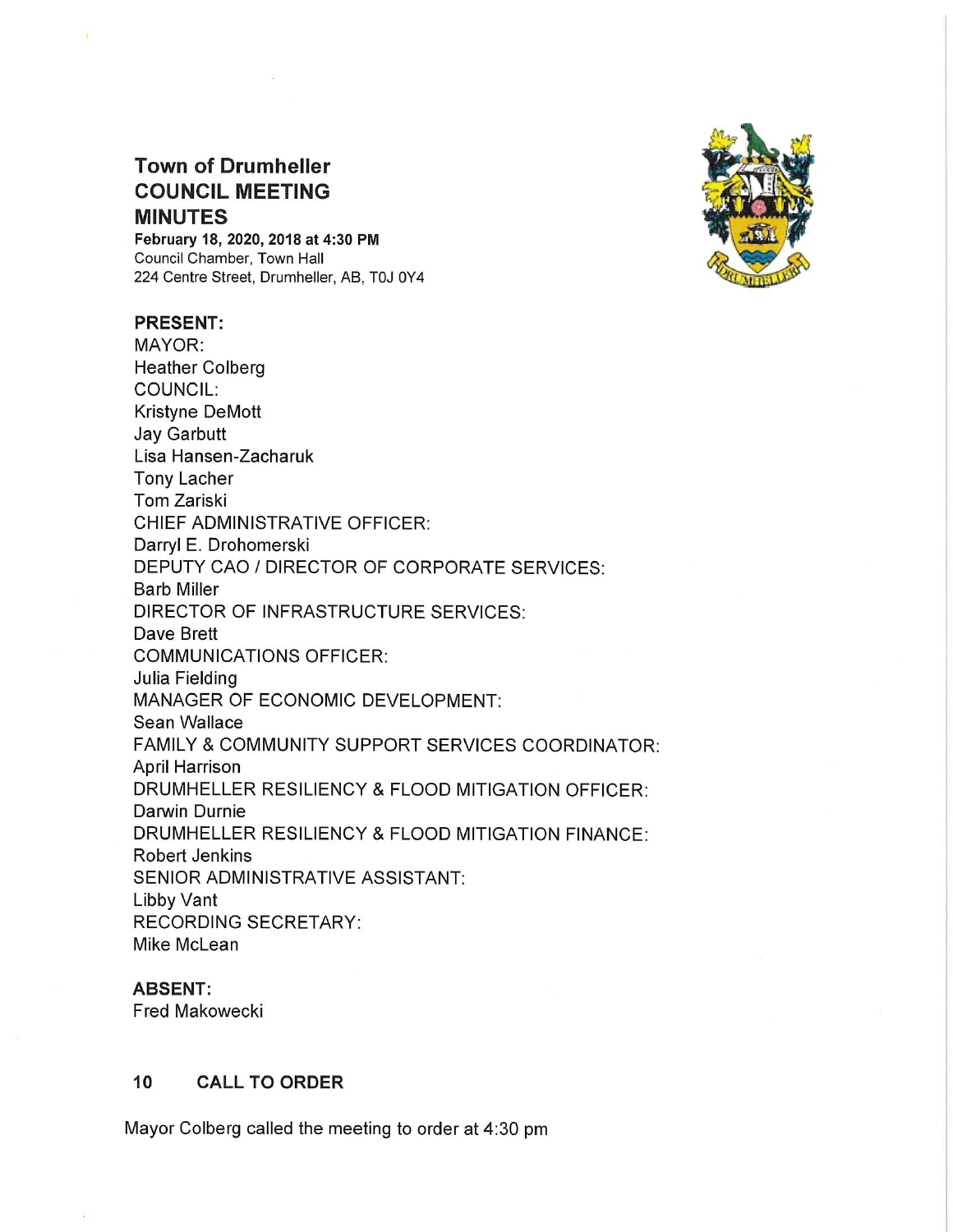# 20 MAYOR'S OPENING REMARK

20.1 KinCanada Proclamation:

"|, Heather Colberg, Mayor of the Town of Drumheller, feel that each citizen would welcome the opportunity to pause and reflect with pride on the rich heritage of accomplishment throughout the 100 years Kinsmen, Kinette and KinClubs have been in existence in Canada.

And with the express idea of honouring our local club, The Kinsmen Club of Drumheller, I do hereby declare Thursday, February 20, 2020 KinCanada Day and declare the week of February 16 to 22, 2020 KinCanada Week a celebration of Kinsmen, Kinettes, and Kin in Canada and urge all citizens to salute their local Kinsmen members."

# 30 ADOPTION OF AGENDA

30.1 The Agenda for the February 18, 2020 Regular Meeting of Council

M2020.43 Moved by K. DeMott, L. Hansen-Zacharuk that Council adopt the agenda for the February 18, 2020 Regular Meeting of Council as amended.

CARRIED UNANIMOUSLY

#### 40 MINUTES

# 40.1 ADOPTION OF MINUTES

40.1.1 The Minutes for the February 3, 2020 Regular Council Meeting.

M2020.44 Moved by J. Garbutt, T. Zariski that Council adopt the minutes of the February 3, 2020 Regular Council Meeting as amended.

CARRIED UNANIMOUSLY

#### CLOSED SESSION

M2020.45 Moved by L. Hansen-Zacharuk, T. Lacher that Council close the meeting to the public to discuss proprietary branding proposals, per Section 16(1), FOIP at 4:37 p.m.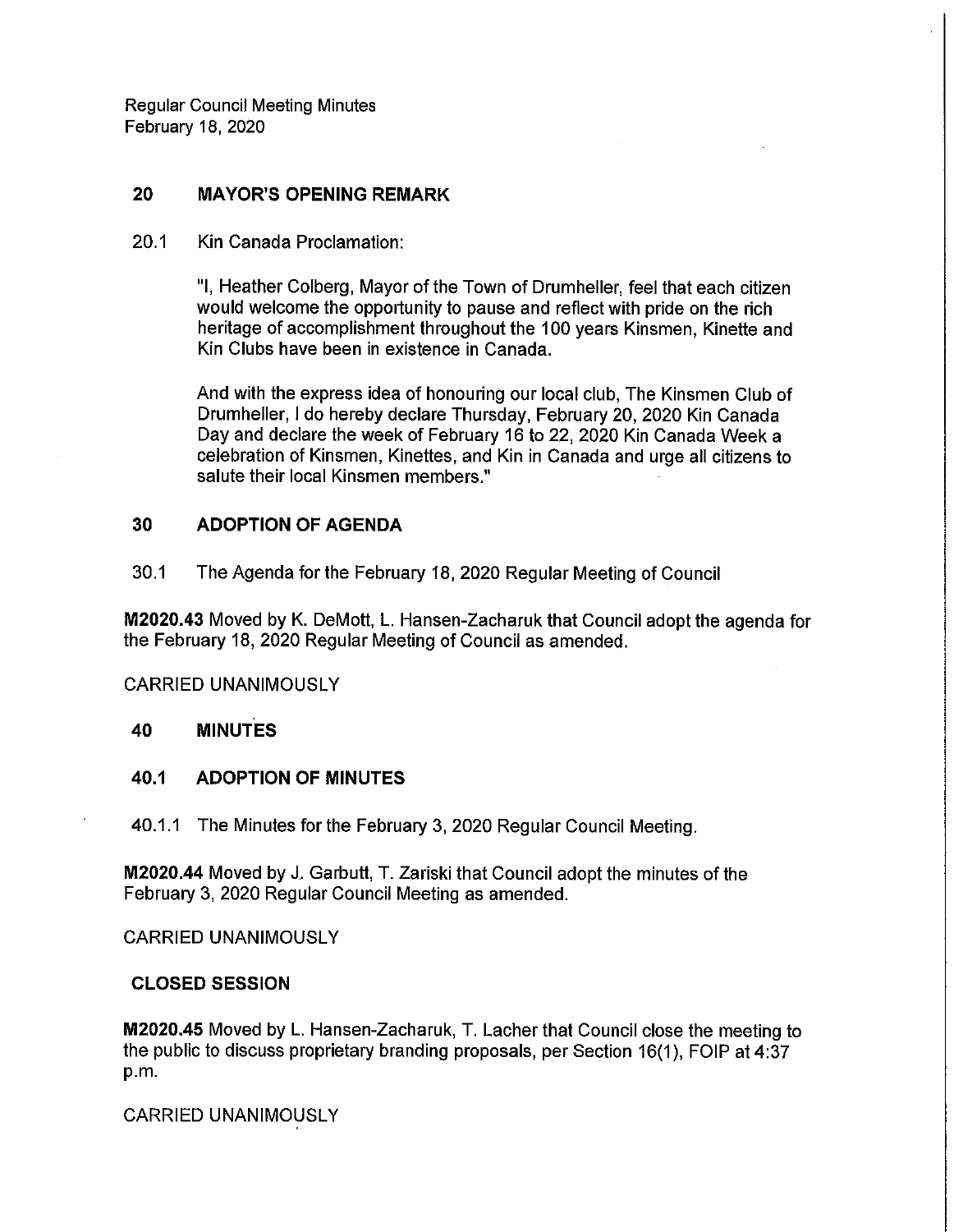CLOSED SESSION: 4:37 p.m. to 5:33 p.m.

PRESENT: Council: H. Colberg, T. Zariski, L. Hansen—Zacharuk,K. DeMott, T. Lacher, J. **Garbutt** 

Staff: CAO Darryl E. Drohomerski, Deputy CAO/Director of Finance Barb Miller, Director of Infrastructure Services Dave Brett, Economic Development Manager Sean Wallace, Communications Officer Julia Fielding, Family & Community Support Services April Harrison, DRFM Officer Darwin Durnie, DRFM Finance, Robert Jenkins, Senior Administrative Assistant Mike McLean.

Branding Committee: Bob Sheddy, Deb Jungling, John Schoff, Ryan Semchuk.

2020.46 Moved by T. Lacher, L. Hansen-Zacharuk that Council return to open session at 5:33 p.m.

CARRIED UNANIMOUSLY

#### 50 PUBLIC HEARING TO COMMENCE AT 5:30 PM

50.1 Public Hearing - Bylaw 01.20 - Land Use Bylaw Amendment to Rezone RV Sands.

M2020.47 Moved that Council move into a Public Hearing regarding Bylaw 01.20 — Land Use Bylaw Amendment to Rezone RV Sands.

CARRIED UNANIMOUSLY

PUBLIC HEARING CALLED TO ORDER AT 5:35 p.m.

Summary of Report from Palliser Regional Municipal Services, Devin Diano.

Written Submissions:

FOR: (0)

OPPOSED: (1) Randy, Mary, Shelley, Lisa and Jason James

In-Person Submissions: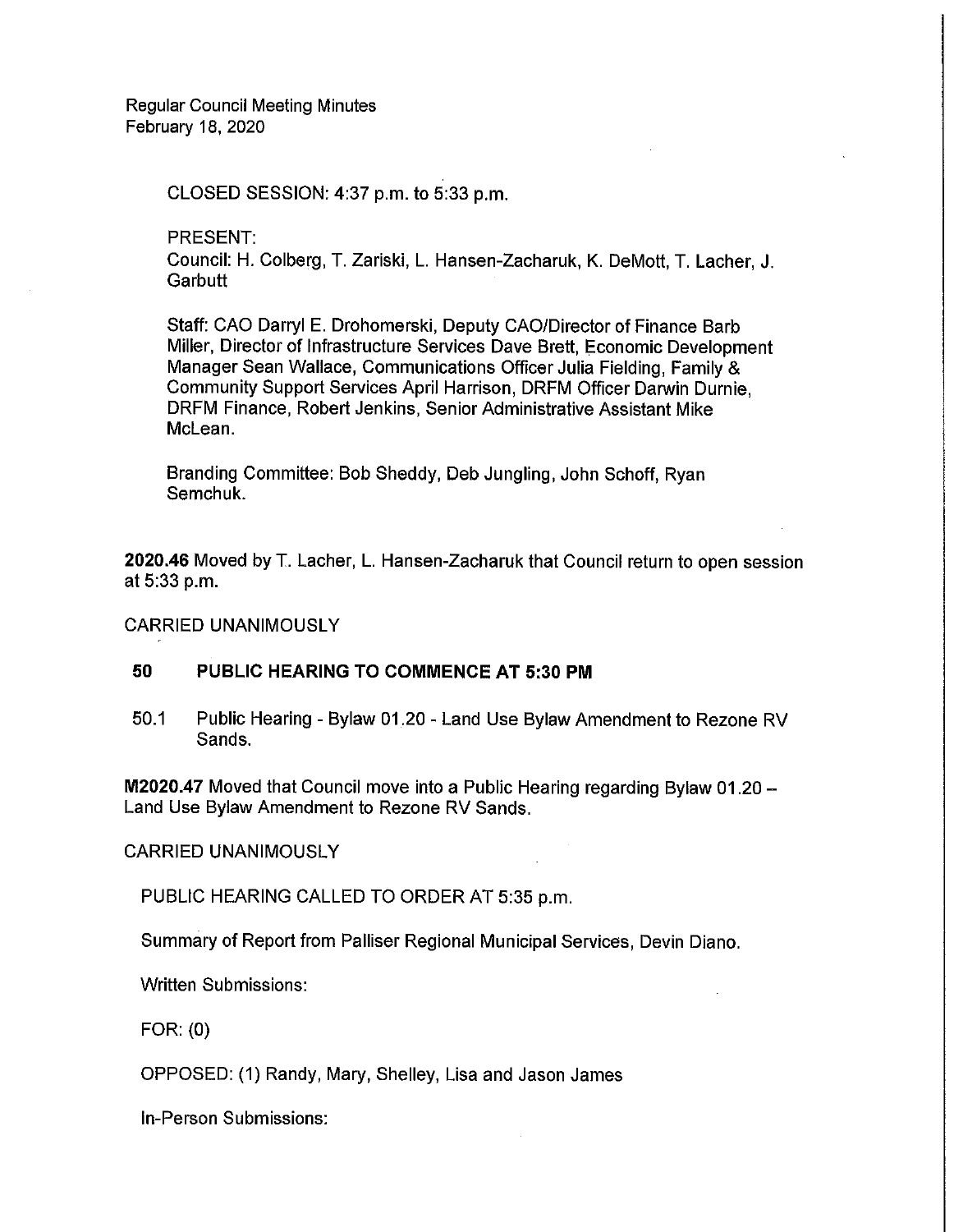OPPOSED (2)

Randy Van Dyke: spoke against the rezoning due to the viability of the development and the need to widen roads to accommodate the new development.

Mary James: spoke against the rezoning due to the potential impact on wildlife, the loss of native grass species and other environmental concerns.

FOR (1)

Bob Doornenball: spoke in favour of the rezoning and expressed that the development footprint will be minimal.

PUBLIC HEARING ADJOURNED AT 6:17 p.m.

Recess at 6:19 p.m. Return at 6:25 p.m.

# 40.2 CHIEF ADMINISTRATIVE OFFICER

40.2.1 Public Hearing for Bylaw 02.20 Land Use Bylaw Amendment - Cannabis Terminology & Definitions

M2020.48 Moved by T. Zariski, L. Hansen-Zacharuk that Council set a Public Hearing for the March 2, 2020 Regular Council Meeting regarding Bylaw 02.20 Land Use Bylaw Amendment - Cannabis Terminology & Definitions.

CARRIED UNANIMOUSLY

# 40.3 DEPUTY CAO I DIRECTOR OF CORPORATE SERVICES

40.3.1 Bylaw 06.20 Supplementary Assessment

M2020.49 Moved by T. Zariski, J. Garbutt that Council give first reading to Bylaw 06.20 Supplementary Assessment as presented.

CARRIED UNANIMOUSLY

M2020.50 Moved by J. Garbutt, K. DeMott that Council give second reading to Bylaw 06.20 Supplementary Assessment as presented.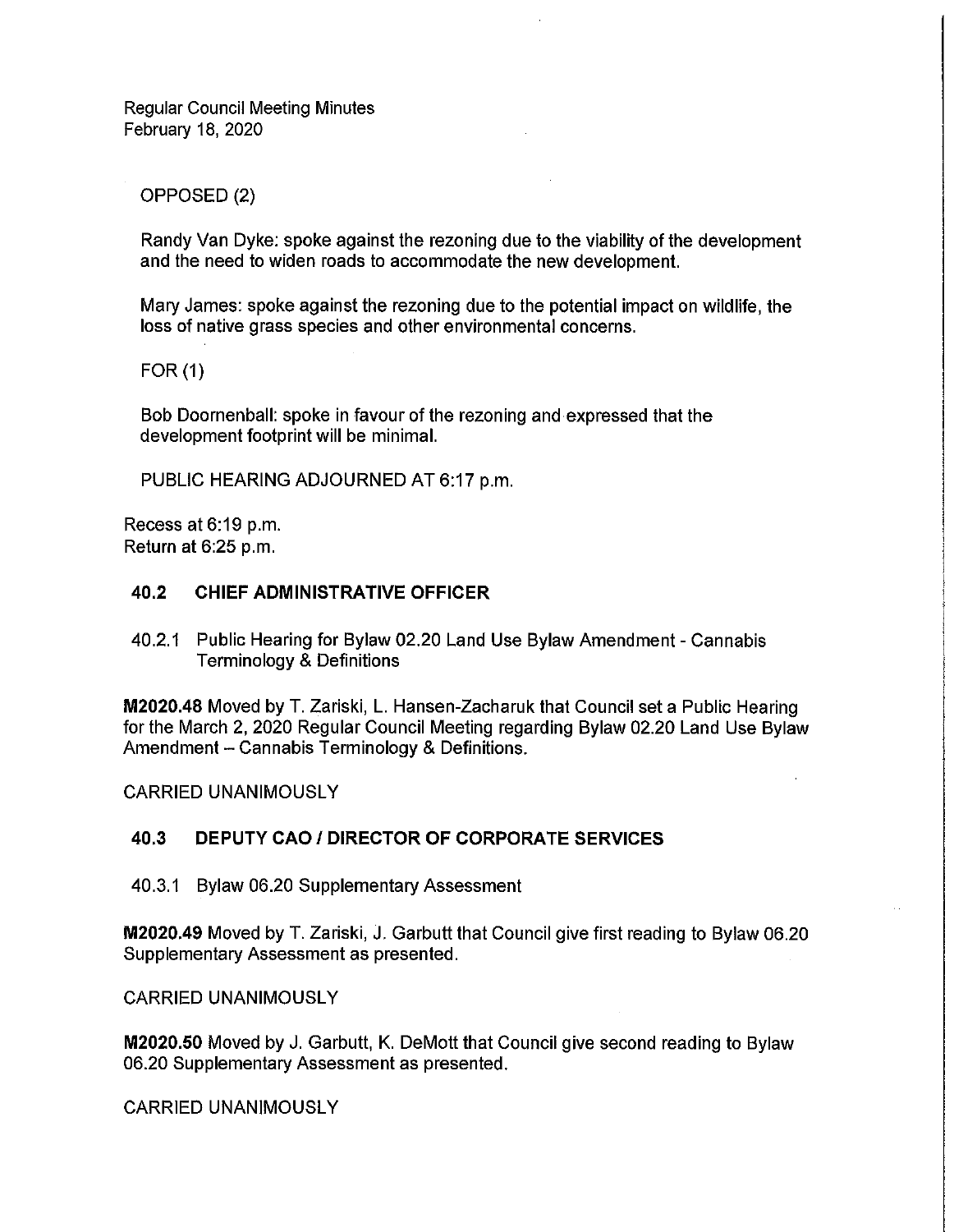M2020.51 Moved by J. Garbutt, L. Hansen-Zacharuk that Council allow third reading of Bylaw 06.20 Supplementary Assessment.

CARRIED UNANIMOUSLY

M2020.52 Moved by T. Zariski, L. Hansen-Zacharuk that Council give third reading to Bylaw 06.20 Supplementary Assessment as presented.

CARRIED UNANIMOUSLY

# 40.4 DIRECTOR OF INFRASTRUCTURE SERVICES

40.4.1 RFD — Aquaplex Roof - Extra Work Costs and Additional Funds

M2020.53 Moved by L. Hansen-Zacharuk, T. Zariski that Council approve the allocation of an additional \$61,724 in funds to Operating Budget 1.2.7202.255, Aquaplex Roof Repairs to be funded from the Facility Reserve account.

CARRIED UNANIMOUSLY

M2020.54 Moved by T. Zariski, T. Lacher that Council approve the additional work of Option B in the amount of \$92,974 excluding GST to be funded from the Facility Reserve account for Canterbury Roofing for the scope increase of the Aquaplex Roof Repairs work.

#### CARRIED UNANIMOUSLY

#### 40.5 HUMAN RESOURCES MANAGER

40.5.1 RFD - Wellness Spending Account Policy No. C-03-20

M2020.55 Moved by T. Lacher, L. Hansen-Zacharuk that Council adopt Wellness Spending Account Policy No. C-03-20 as presented, repealing C—02—09.

CARRIED UNANIMOUSLY

#### 60 BYLAWS

60.1 Bylaw 01.20 LUBAmendment - Rezone RV Sands - Second Reading

M2020.56 Moved by T. Zariski, J. Garbutt that Council give second reading to Bylaw 01.20 Land Use Bylaw Amendment to Rezone RV Sands.